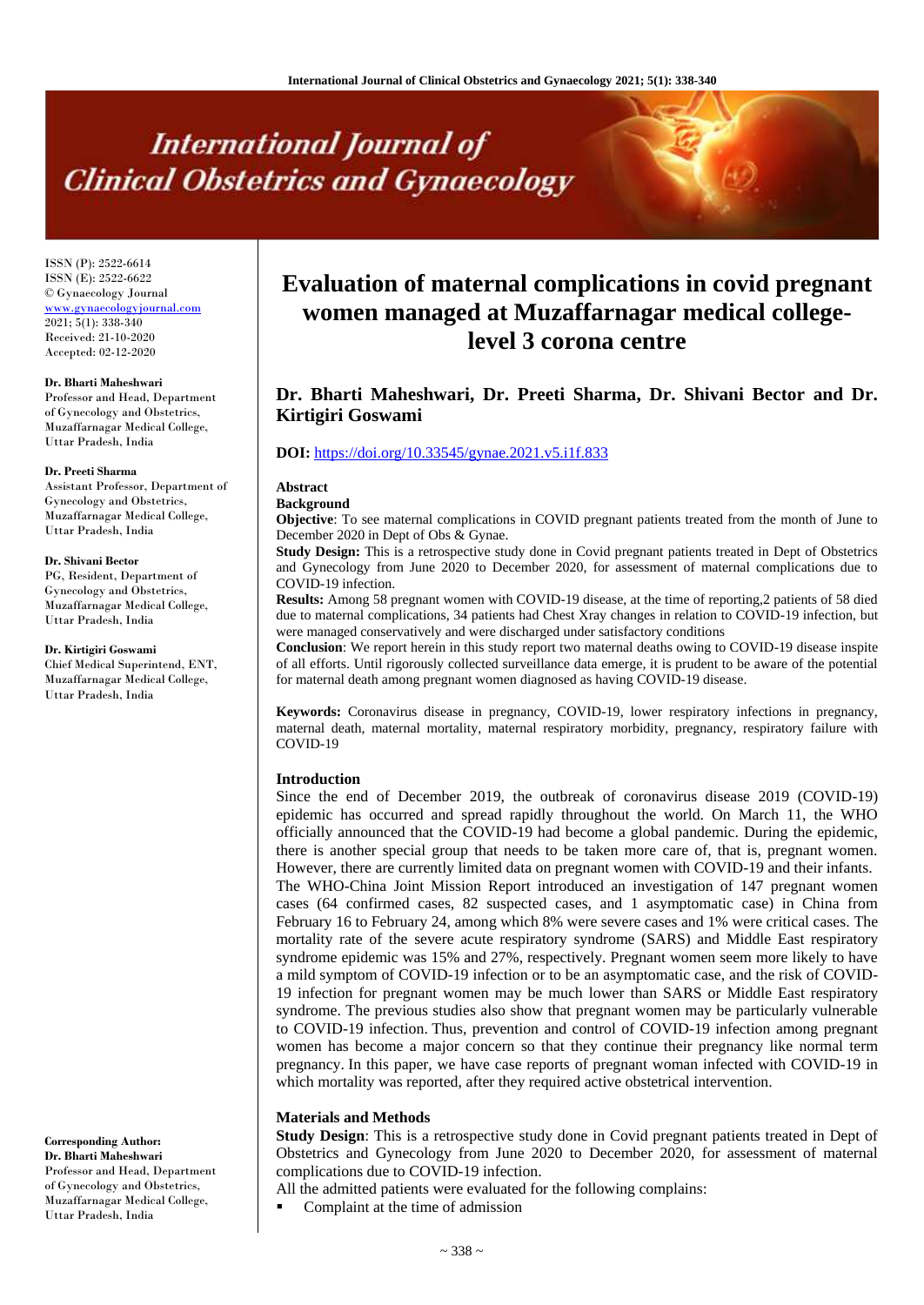- Clinical examination-Respiratory rate, saturation
- Chest X-ray findings
- Blood investigations
- **•** Obstetric management
- Complication due to obstetric management
- Related Co-morbidity
- **Intensive requirement**
- Number of patients discharged under satisfactory conditions
- Maternal mortality reported
- Cause of maternal mortality

# **Observations**

### **Total number of patients evaluated-58**

**Table 1:** Age of presentation and parity at admission

| Age           | $20-25$ Years             | $25-30$ Years | More Than 30      |
|---------------|---------------------------|---------------|-------------------|
|               | 25 patients               | 27 patients   | 6 patients        |
| <b>PARITY</b> | <b>PR</b> <sub>i</sub> MI | рŋ            | <b>P3 OR MORE</b> |
|               | 21 patients               | 15 patients   | 22 patients       |

**Table 2:** Gestational age at time of admission

| <b>Gestational age</b> | <b>Number of patients</b> |
|------------------------|---------------------------|
| Less than 32 weeks     | 03                        |
| $32-36$ weeks          | ΩO                        |
| More than 36 weeks     | 46                        |

**Table 3:** Complaints at time of admission

| Complains                 | Number of patients |
|---------------------------|--------------------|
| Fever                     |                    |
| Cough                     |                    |
| <b>Breathlessness</b>     |                    |
| Saturation(sPO2) $> 95\%$ |                    |

**Table 4:** Obstetric assessment at time of admission

|                                  | Number of patients |
|----------------------------------|--------------------|
| In labour                        |                    |
| Not in labour                    |                    |
| Obstetric high risk              |                    |
| Absolute indication of C-section |                    |

**Table 5:** Obstetric management

| Conservatively managed |  |
|------------------------|--|
| Vaginal delivery       |  |
| Caesarean section      |  |

Table 6: Obstetrical complication after delivery

|                          | <b>Number of patients</b> |
|--------------------------|---------------------------|
| Haemorrhage              |                           |
| Infection                |                           |
| Others (saturation drop) |                           |

**Table 7:** Maternal outcome after delivery

|                     | Number of patients |
|---------------------|--------------------|
| Patients discharged |                    |
| Death reported      |                    |

**Table 8:** Details of Deaths reported

| Case 1                              |                          |
|-------------------------------------|--------------------------|
| Death reported after how many hours | 22 hours after admission |
| Possible cause of death             | Pulmonary Embolism       |

A 24 year old, Primi patient with 37 weeks 6 days with oligohydramnios with decreased fetal was admitted to MMCH after she tested positive for SARS-COV-2. she was afebrile and did not have dyspnea.

On the day of admission, laboratory values were significant for lymphopenia and pancytopenia, and antepartum testing for fetal well-being was reassuring. However, on day 2 of admission, she required immediate active obstetrical intervention in view of severe oligohydramnios and Emergency LSCS was done and she delivered a healthy male of 2.5 kgs. Her postop was uneventful but Chest Xray showed opacities in left middle zone suggestive of pneumonitis.She experienced acute respiratory distress syndrome (ARDS) 24 hours later and was transferred to the ICU and intubated. Later that day, her oxygen saturations dropped (SPO2-70%), after which she have put on IPPV mode of ventilation. She then experienced acute hypotension and bradycardia and died despite cardiopulmonary resuscitative efforts. Her cause of death was COVID 19 associated Bilateral pneumonitis with cardiopulmonary arrest with pulmonary embolism.

| CASE 2                              |                          |
|-------------------------------------|--------------------------|
| Death reported after how many hours | 48 hours after admission |
| Possible cause of death             | Pulmonary Embolism       |

A 21 year female, G2P1L1 with 40 weeks POG with Previous 1 cesarean delivery was admitted to MMC with complain of pain abdomen after she tested positive for SARS-COV-2. On admission, She was afebrile, did not have dyspnea and normotensive. She was managed according to COVID 19 protocol and was given trial of labour. However, she required active obstetrical intervention in view of scar tenderness, four hours after admission. She delivered a live female baby of 3.3 kgs. But her oxygen saturation levels dropped suddenly intraoperatively and she had to be intubated and shifted to IPPV mode of ventilation. Her Chest X-ray showed linear opacities in lower lung fields and pulmonary edema.

She then experienced acute hypotension and bradycardia and died despite cardiopulmonary resuscitative efforts. Her cause of death was Pulmonary embolism with pulmonary edema with massive infarction with cardio-pulmonary arrest.

#### **Results**

Among 58 pregnant women with severe COVID-19 disease, at the time of reporting, 2 of 58 died, these 2 were ventilator dependent. Of the 58 admissions with covid positive pregnant patients, 37 patients delivered via cesarean section and 5 via vaginal delivery.

Four patients were managed on nasal oxygen and two patients required intensive care and were ventilator dependent. Mortality was reported in these two patients due to pulmonary embolism.

#### **DISCUSSION**

#### **Principal findings**

Potentially consistent with reported outcomes from other severe viral lower respiratory tract infections, we found that pregnant women with SARSCoV-2 infection and COVID-19 in their second or third trimester of pregnancy experience maternal complications. Most of the infected pregnant female were of the age group of 25-30 years with parity of three or more.

Majority of the infected patients had crossed the gestation of age of 36 weeks.

Of the 58 patients evaluated, none of them were asymptomatic at the time of admission. 37 patients required active obstetrical